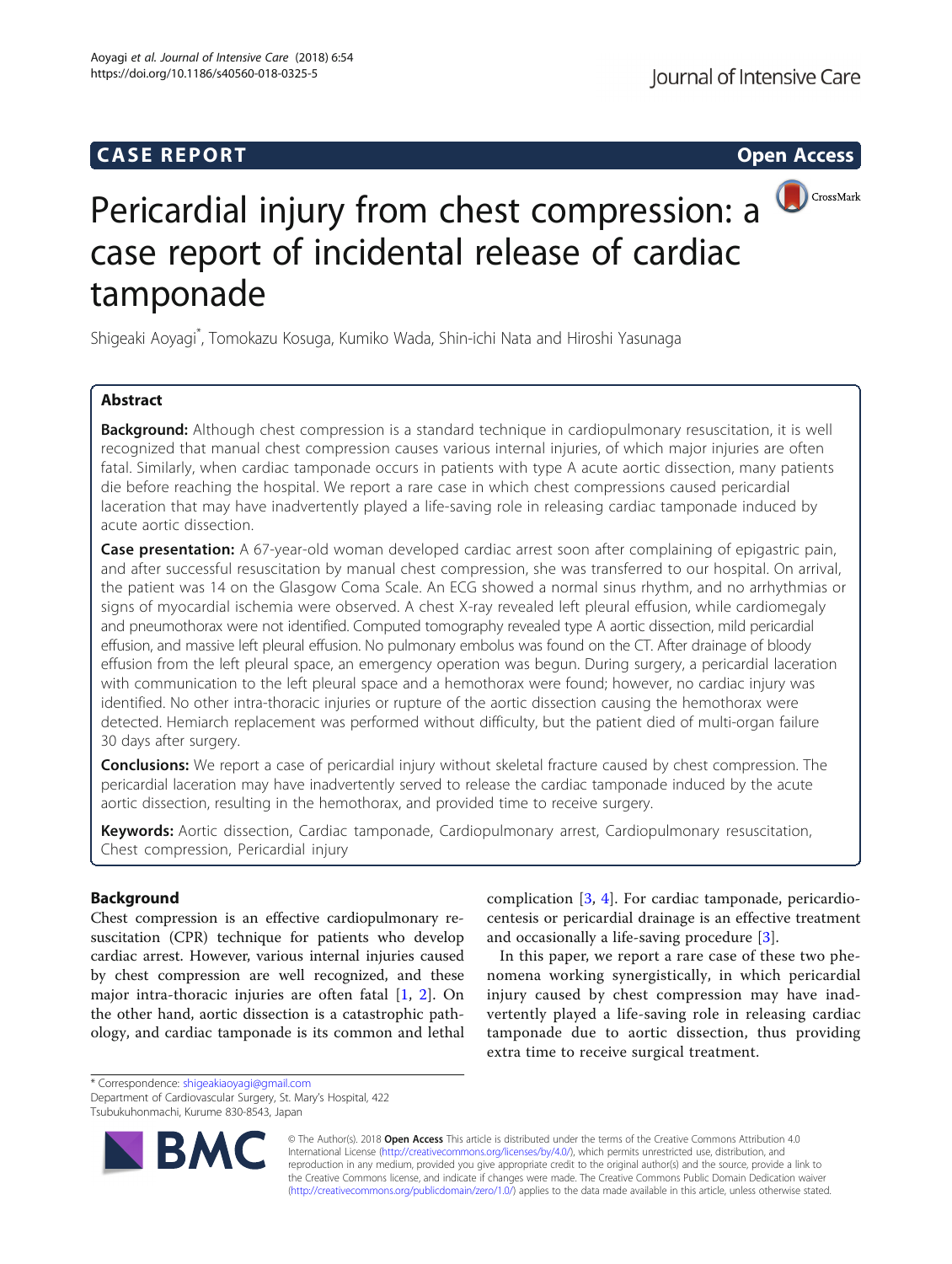# Case presentation

A 67-year-old woman, in good health other than systemic hypertension, lost consciousness soon after complaining of severe epigastric pain at her workplace. The ambulance crew found the patient in cardiopulmonary arrest and paramedics immediately started CPR by manual chest compressions; return of spontaneous circulation and recovery of consciousness occurred 4 min later. On arrival at the emergency room, the patient's level of consciousness was 14 on the Glasgow Coma Scale, blood pressure was 102/74 mmHg, and pulse rate was 103/min. No cardiac murmur was detected, but vesicular breath sounds were moderately diminished in the left lung field. Cardiac enzyme studies were not consistent with a diagnosis of myocardial infarction. An ECG showed a normal sinus rhythm, and no arrhythmias or signs of myocardial ischemia were observed. A chest X-ray revealed massive left pleural effusion with no right pleural effusion, while cardiomegaly and pneumothorax were not identified. Transthoracic echocardiography demonstrated normally functioning ventricles and valves, and mild pericardial effusion. Computed tomography (CT) showed a type A acute aortic dissection (AAD) with thrombotic occlusion of the false lumen and an ulcer-like projection in the proximal arch, along with mild pericardial effusion and massive left pleural effusion (Fig. 1). Occlusion of the branch vessels of the aortic arch and pulmonary emboli were not detected. Immediately after the CT, the patient fell into circulatory collapse. After drainage of bloody effusion from the left pleural space, an emergency operation was begun through a median sternotomy. No sternal fracture and bleeding in the mediastinum were found. When the pericardium was opened, a small amount of bloody effusion was present, but cardiac injury was not observed. In addition, a large laceration (10 cm) was found in the left posterolateral pericardium at the phrenico-pleural junction, through which the pericardial cavity communicated to the left pleural space (Fig. [2](#page-2-0)). Neither injuries of other intrathoracic organs such as the lung, vessels, or chest wall causing the hemothorax nor external rupture of the dissection were detected. Under cardiopulmonary bypass and cardiac arrest, the aorta was opened. The dissection with the thrombosed false lumen extended from the aortic root to the aortic arch. A primary tear was present on the lesser curvature of the proximal arch. Hemiarch replacement including the primary tear was performed without difficulty, but a large amount of inotropic agents was necessary for weaning off cardiopulmonary bypass. The postoperative course was complicated with severe low cardiac output syndrome, and the patient eventually died of multi-organ failure on postoperative day 30. An autopsy was not permitted.

# **Discussion**

Effective chest compression remains the cornerstone of successful CPR, and manual chest compression is still a standard procedure [[5\]](#page-3-0). However, a variety of internal injuries to intra-thoracic organs as well as abdominal viscera has been recognized [\[6](#page-3-0)]. According to a previous study [\[2](#page-2-0)], pericardial injury developed in nine (8.9%) out of 101 patients treated with CPR. Generally, pericardial injury develops together with rib or sternal fracture [\[2\]](#page-2-0). During repetitive compressions of the chest wall, displaced fragments of rib or sternal fracture directly injure the pericardium and the heart [\[5](#page-3-0), [7](#page-3-0)]. However, pericardial injuries without a thoracic wall injury from chest compression have also been noted [\[8,](#page-3-0) [9](#page-3-0)]. In our patient, no rib or sternal fragment was present around the pericardial laceration. Furthermore, no injuries to intra-thoracic organs and rupture of the dissection causing the hemothorax were found during surgery. These findings indicate that the cardiac arrest occurred from cardiac tamponade induced by the AAD, after which vigorous chest compressions likely caused the pericardial laceration that drained the cardiac tamponade into the left pleural

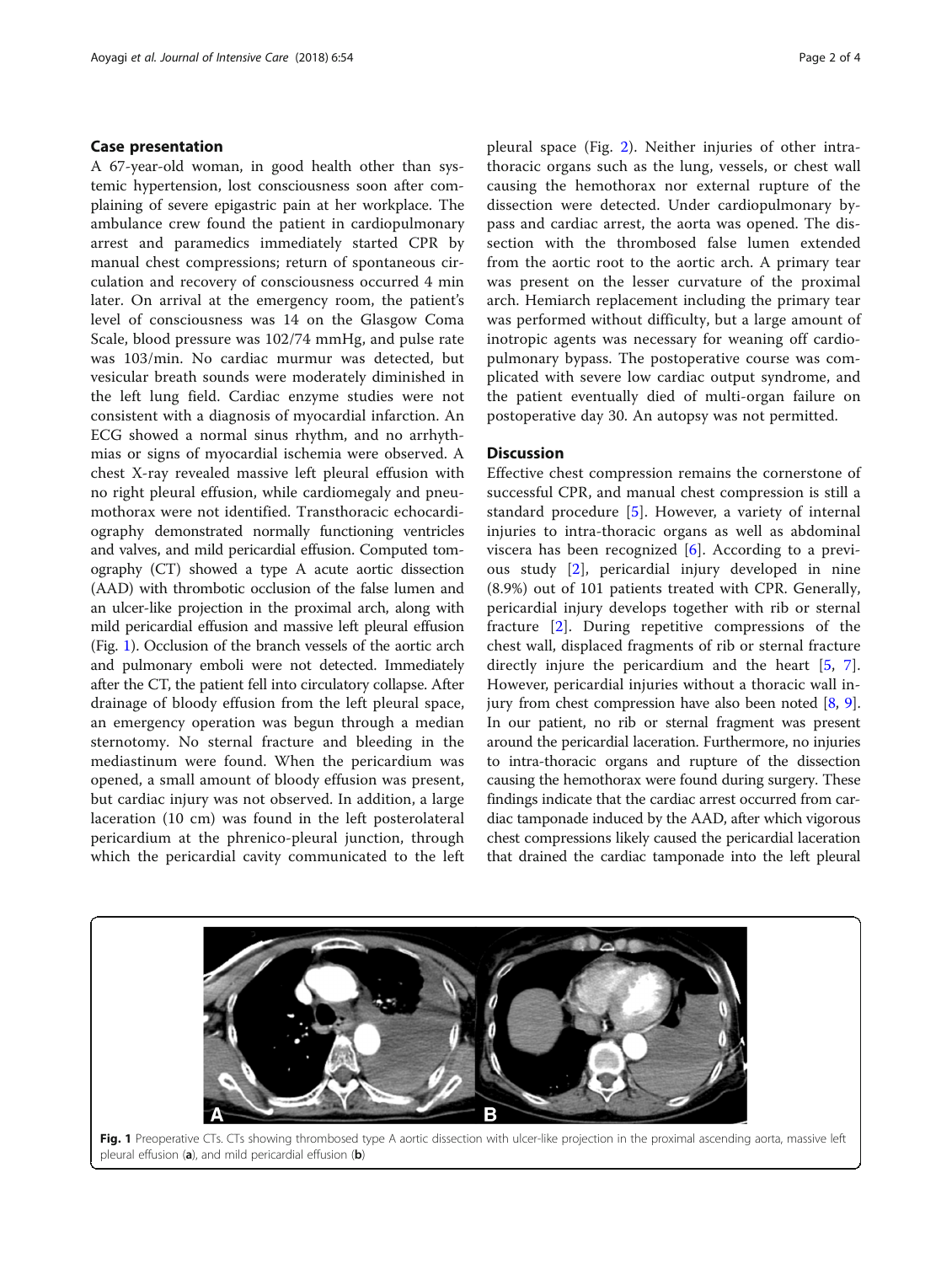<span id="page-2-0"></span>

laceration (arrows) of the pericardium at the phrenico-pleural junction communicating to the left pleural space. RV right ventricle

space, resulting in the hemothorax. In fact, hemothorax, not cardiac tamponade, has often been reported in patients with traumatic cardiac rupture who also have pericardial laceration [[10](#page-3-0)].

Cardiac tamponade is the leading cause of mortality of type A AAD [[3\]](#page-3-0), and in-hospital mortality from type A AAD with cardiac tamponade was reported to be 54%, which was more than twice the mortality rate without cardiac tamponade [\[4](#page-3-0)]. In addition, when cardiac tamponade occurs in patients with type A AAD, many patients die before reaching the hospital and before a diagnosis is made. In most cases of cardiac tamponade, pericardiocentesis or pericardial drainage is not only an effective treatment but also a life-saving procedure; however, in cardiac tamponade induced by AAD, these procedures are normally contraindicated (excluding controlled drainage of a small amount of pericardial effusion) because of abrupt and excessive elevation of blood pressure leading to rupture or more extension of dissection [\[4](#page-3-0)]. Thus, pericardial laceration from chest compression provides a high potential for unfavorable outcome. However, in our patient, the pericardial laceration may have played an incidental lifesaving role in releasing the cardiac tamponade, which led to successful CPR, and providing time to receive surgical treatment. Even though the risk for internal injuries leading to unfavorable outcome is present with proper CPR procedures, CPR should be promptly started for any patients who develop cardiopulmonary arrest because it is no question that immediate CPR can increase the chance of recovery. Similarly, Kan et al. [\[8\]](#page-3-0) reported a case of cardiac tamponade due to postinfarction left ventricular rupture, which was relieved by a pericardial tear from resuscitation and concluded that the pericardial tear

allowed for timely surgery. In addition, Okuda et al. [[9](#page-3-0)] presented two autopsy cases of a pericardial tear as a consequence of CPR involving chest compressions in type A AAD with hemopericardium. Two pathologic findings—the presence of cardiac tamponade before CPR and an injury in the left posterolateral pericardium—were found in all four of these patients including the present patient. Considering these findings, high wall tension on the pericardium resulting from a steep rise in intra-pericardial pressure in the acute cardiac tamponade, along with shearing force generated on the junction of the two areas of the pericardium (the diaphragmatic and pleural pericardium) moving in different directions during chest wall compressions, may be the mechanism of the laceration in the posterolateral pericardium without skeletal fracture in this patient [\[9](#page-3-0)].

## Conclusions

We report a rare case of pericardial injury caused by chest compression. The pericardial laceration may have inadvertently served to release the cardiac tamponade induced by the AAD, resulting in the hemothorax, and therefore provided time to receive surgical treatment.

#### **Abbreviations**

AAD: Acute aortic dissection; CPR: Cardiopulmonary resuscitation; CT: Computed tomography; ECG: Electrocardiogram

## Availability of data and materials

All data generated or analyzed during this study are included in this published article.

#### Authors' contributions

SA was the major author of this manuscript. TK, KW, SN, and HY participated in data and figure collection and assisted with manuscript drafting. All authors read and approved the final manuscript.

#### Ethics approval and consent to participate

The current study was approved by our Institutional Research Ethics Board at The St. Mary's Hospital (17-0103).

#### Consent for publication

A written informed consent was obtained from the patient and her family for publication of this case report and any accompanying images.

#### Competing interests

The authors declare that they have no competing interests.

### Publisher's Note

Springer Nature remains neutral with regard to jurisdictional claims in published maps and institutional affiliations.

## Received: 21 June 2018 Accepted: 20 August 2018 Published online: 28 August 2018

#### References

- 1. Buschmann CT, Tsokos M. Frequent and rare complications of resuscitation attempts. Intensive Care Med. 2009;35:397–404.
- 2. Miller AC, Rosati SF, Suffredini AF, Schrump DS. A systematic review and pooled analysis of CPR-associated cardiovascular and thoracic injuries. Resuscitation. 2014;85:724–31.